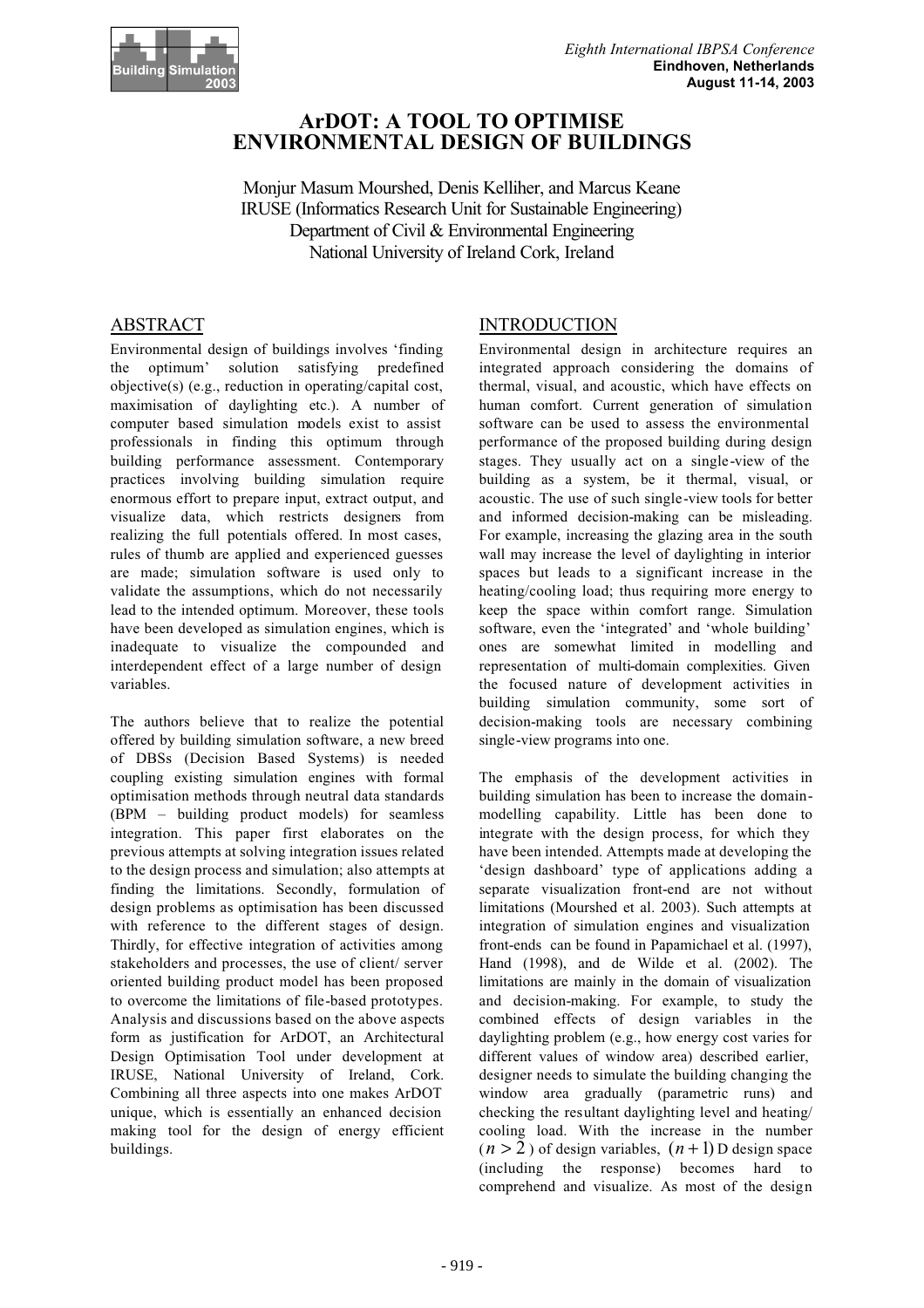problems are n-dimensional (where,  $n > 3$ ), authors argue that application of formal optimisation methods is the only way to search design space effectively.

Success of any design integration efforts depends mostly on effective communication between actors and stakeholders. Building product models are the natural replacement of cumbersome, stand-alone, and proprietary representation of buildings. Although building product models have been in existence for a number of years, their utilisation is still limited to the extraction of geometric information. Example can be found at Crawley et al. (2001) where IFC (Industrial Foundation Classes) have been used to convert geometric information from IFC to IDF (EnergyPlus Input File) format. This file based Import-Export activity is unilateral (IFC to IDF only) and not without problems especially in mapping of objects. For effective integration adhering to the principles of building product models, two-way communication in a client/server environment is essential. Manipulation of design variables from within CAD systems (which adheres strictly to IFC principles) can lead to better environmental design of buildings.

Prior to describing ArDOT, key environmental design activities with potential candidacy for optimisation need to be identified. Design goals or objectives also need special considerations, as they are usually conflicting in engineering design domains (Anderson 2001). The aim is not to eliminate intuitiveness in the design process but to supplement with analytical techniques, simulation software and optimisation methods. Previous attempts at design integration and optimisation in environmental design are described briefly followed by the considerations and the components that comprise ArDOT. The need for a single repository (building product model) to store building information is also established.

### INTEGRATING SIMULATION IN **DESIGN**

Building design is a sequential decision making process where information flow is mostly horizontal at the beginning. This implies that brainstorming of specialists and stakeholders is not efficient at early stages. Moreover, 'Composition of the design team, fragmentation of the process and activities make it unique from other mass-manufactured product design' (Mourshed et al. 2003). These factors together with unstructured data inadequate for detail oriented computer programs slow the uptake of simulation in early design activities. Even inclusion of specialists at the earliest is not feasible except for a few exemplary and large projects.

# **Ongoing efforts**

Design integration efforts can be classified into three depending on their approach. The first of these focuses on the interoperability issues, examples of which can found at Augenbroe (1995). Second category can be termed as 'process centric' definition of interfaces with adequate provisions for human expertise and judgement (de Wilde 2002). Emphasis was placed on the workflow between 'scenarios', 'tasks', and 'users'. 'Decision based' is the last category, where decision making plays a pivotal role in driving design and simulation activities. BDA (Building Design Advisor) is an example, which is based on the theories of design (Papamichael et al. 1997). Other approaches are not distinct to be categorized differently (Extensions designed to ESPr, Semper etc.).

To allow non-specialists (e.g., architects) to use simulation software a separate set of tools have been proposed and developed based on a simplified domain representation. In the course of time, they have been proved incapable to analyze the downstream impacts of alternatives. They are also inadequate to handle the increasing array of available information as design progresses.

Apart from differences in approaches, all the integration initiatives described above opted for a separate layer in the software architecture to deal with the decision-making aspect of design. Simulation engines are implemented and coupled merely to generate responses. A review of ongoing initiatives by Augenbroe (2002) also suggests the same. The authors argue that for successful integration, all three aspects need to be considered. Simply adopting 'process-centric' or 'decisioncentric' approach or 'enhancing interoperability' would not solve the problems. A closer look at the implementations (DAI- Design Analysis Integration, BDA, etc.) shows that they only allow analysis of a specific scenario of design. Too much emphasis on one particular aspect sacrificed the flexibility in the other.

On top of the three approaches, optimisation methods need to be implemented for effective decision making in n-dimensional design spaces. Previous efforts on optimisation in environmental design are discussed later on in this paper, which shows that most implementations are AI (Artificial Intelligence) based, which are not the only types of algorithms. Experiments show that some of the gradient-based algorithms perform better in search of optimum environmental design.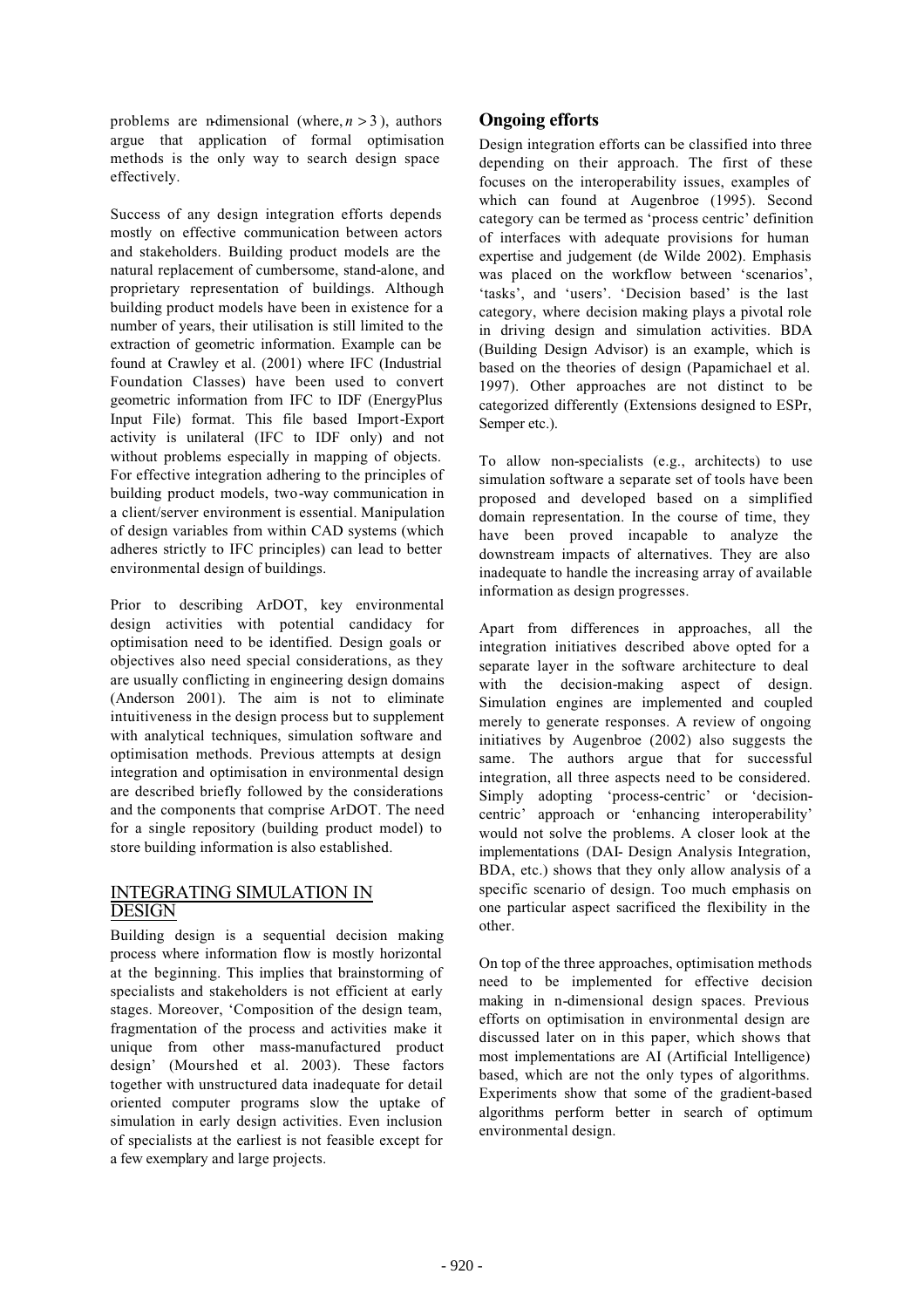## ENVIRONMENTAL DESIGN IN DIFFERENT STAGES

Being unaware of formal optimisation methods, AEC (Architecture, Engineering, and Construction) professionals strive to achieve optimality in designs through minimizing or maximizing certain predefined objectives. For each provisional design, the expected properties are predicted using simulation models, which are then compared to the requirements on the system. If the design does not meet the requirements, it is modified and evaluated again in the search for best possible design (Anderson 2001). The way to reach optimum is mostly experience based. Educated guesses are made to assume values of design variables and sometimes building simulation software is used to validate the expected performance. Moreover, the resolution of the domain knowledge increases as the design progresses and degree of responsibility varies among professionals as in figure 1. During early stages, architects are mostly responsible. 20% of the design decisions taken at this stage taken subsequently influence 80% of all design decisions. Apart from large-scale projects, energy consultants usually get involved at later and detailed stages, where most of the design decisions regarding building form, shape and elements are already made.



*Figure 1: Degree of responsibilities of professionals with respect to environmental design in different stages*

It has been argued by researchers for the provision of some decision support tools at early stages to bridge the gap. Optimisation techniques, a branch of decision support systems can be of help in this regard. The kind of problems in environmental design that can be solved using formal optimisation techniques are summarised in the following:

## **Feasibility & Site Planning:**

- Locating and approximate sizing of building,
- Studies on form, shape, and reciprocal cost of energy.

# **Outline Design:**

- Azimuth of the building (orientation with north),
- Shape and form of the building,
- Generic selection of materials based on transmission co-efficient,
- Architectural space programming and planning,
- Schematic elevation (% glazing area),
- Elementary appraisal of HVAC systems and fuel type.

### **Scheme Design:**

- Detailed Elevation and Massing Studies,
- Glazing area and type selection,
- Choice of shading device on different facades,
- Air change rate,
- Daylighting and overall lighting design,
- Selection of materials based on detailed analysis.

# **Detailed Design**

- Selection of heating/cooling systems,
- Heating/ cooling control strategies and schedules,
- Detailed HVAC design including ductwork,
- Selection of ventilation strategies,
- Minor adjustment to shape, form, elevation, massing, materials.

## OPTIMISATION IN ENVIRONMENTAL DESIGN

Optimisation activity in environmental design usually involves minimizing certain objectives (usually the Cost of Energy or Life Cycle Cost) and sometimes maximizing others (maximize Glazing Area) based on user supplied constraints. Depending on the number objectives, it can be termed as single/ multiple objective optimisations. A minimization problem can be mathematically formulated as:

$$
Minimize \t f(x) \t(1.1)
$$

Subject to 
$$
h_j(x) = 0
$$
,  $j = 1, 2, ..., n_h$  (1.2)

$$
g_k(x) < 0, \t k = 1,2,..n_k
$$
 (1.3)

$$
x_i^l \le x_i \le x_i^u, \quad i = 1, 2, \dots n,
$$
 (1.4)

Where,  $f(x)$  is the objective function;  $x = x_1, x_1, \dots, x_n$  are design variables;  $n_h$  is the number of equality constraints;  $n_k$  is the number of inequality constraints; *n* is the number of design variables;  $x_i^l$  and  $x_i^u$  are lower and upper bounds on a design variable,  $x_i$ . (1.1) represents objective function; (1.2) and (1.3) represents equality and inequality constraints respectively. (1.4) represents lower and upper bounds on design variables.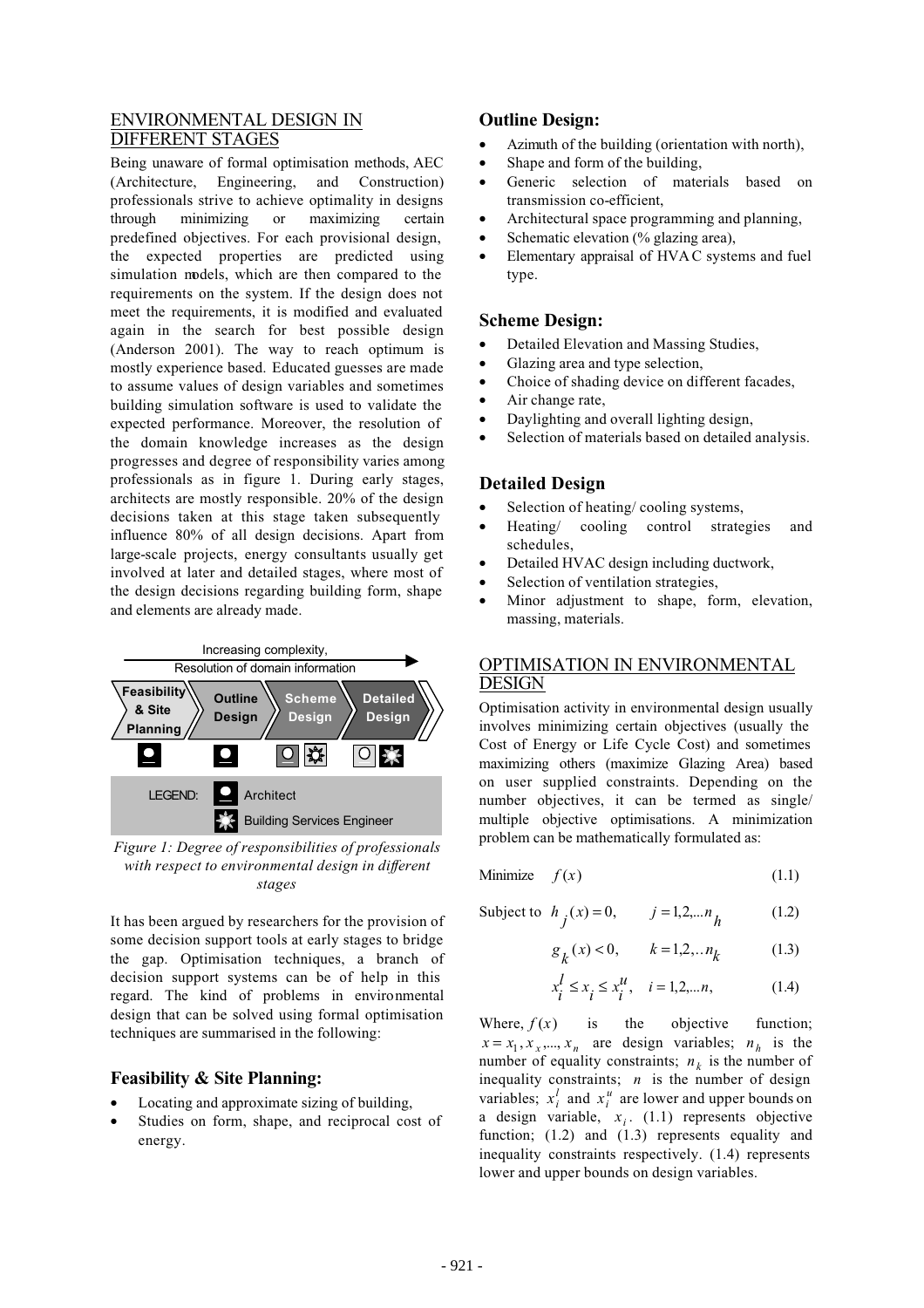### **Previous work**

Applications of optimisation techniques in thermal design of buildings include but not limited to optimisation of building thermal envelope, HVAC system, and control. Al-Homoud (1997) used direct search optimisation technique to optimize building envelope consisting of up to 14 variables using external simulation program. Caldas et al. (2002) used Genetic Algorithm coupled with DOE as response generator in optimal sizing of windows in a building for optimal heating, lighting and cooling performance. Nielsen (2002) prototyped an optimisation system in Matlab using direct search simulated annealing algorithm to find the geometry and mix of building components that gives optimal performance. Other examples of optimisation of building envelope can be found at Marks (Marks 1997) and Bouchlaghem (Bouchlaghem 2000).

Applications in system optimisation can be found at Wright (Wright et al. 2002), in which multi-criterion genetic algorithm has been used to investigate the pay-off between the HVAC system energy cost and occupant thermal discomfort; and at Gustafsson (Gustafsson 2000), in which Mixed Integer Linear Programming (MILP) is used to retrofit building by optimising HVAC system and control strategies.

Apart from differences in objectives and algorithms used, these optimisation efforts can be categorized into two:

- Using hard-coded analytical equations of the underlying principles of building thermal design (Marks 1997, Bouchlaghem 2000),
- Using black-box approach, in which external simulation programs are coupled with optimisation algorithms to achieve a more realistic solution to the problem (Caldas 2002, Nielsen 2002).

The latter offers more flexibility in the formulation of the problem and hence the solution which can also be used to solve problems of varying resolution. The objectives are like "black-box" functions, which supply output for a given input through simulation runs without the user needing to know the details of underlying technology. This approach also allows the use of matured and well-behaved building simulation models and lets user focus more on the optimisation then validating responses.

### CONSIDERATIONS

For an optimisation tool to be incorporated in the design process, sharing and exchange of building information among various processes and software need to be seamless. Increasing dependency on computer-based tools during all life-cycle stages

from conception to recycling and reuse makes it more vital. Moreover, the proposed tool needs to have flexibility in the formulation of optimisation problem and the use of algorithm to fit in varied design scenario. This section describes two of the most important concepts behind the development of ArDOT.

### **Information modelling: Description of the building**

The role of optimisation in environmental design of buildings is to help professionals take decisions to bridge the gap between design ideas and reality. It is thus necessary to extract and archive design information in a format that is understood by other stakeholders in the process. Deployment of building product models, theoretically addressing the semantic relationship among all elements, and containing data describing building is the only realistic way. IFC (Industrial Foundation Classes), a neutral AEC (Architecture, Engineering, and Construction) project model representing the AEC building lifecycle information, published by IAI (International Alliance for Interoperability) (Eastman 1999) has been chosen for implementation in this research. Figure 2 shows the three possible ways to share data using IFCs:



*Figure 2: Ways of IFC implementation (after IAI 1999)*

For (a) ease of design management, (b) elimination of data duplication, and (c) access to updated building information at any design stage, the client/ server method was implemented. Further IFC integration into design software may allow direct SW (software) interface to be integrated in ArDOT.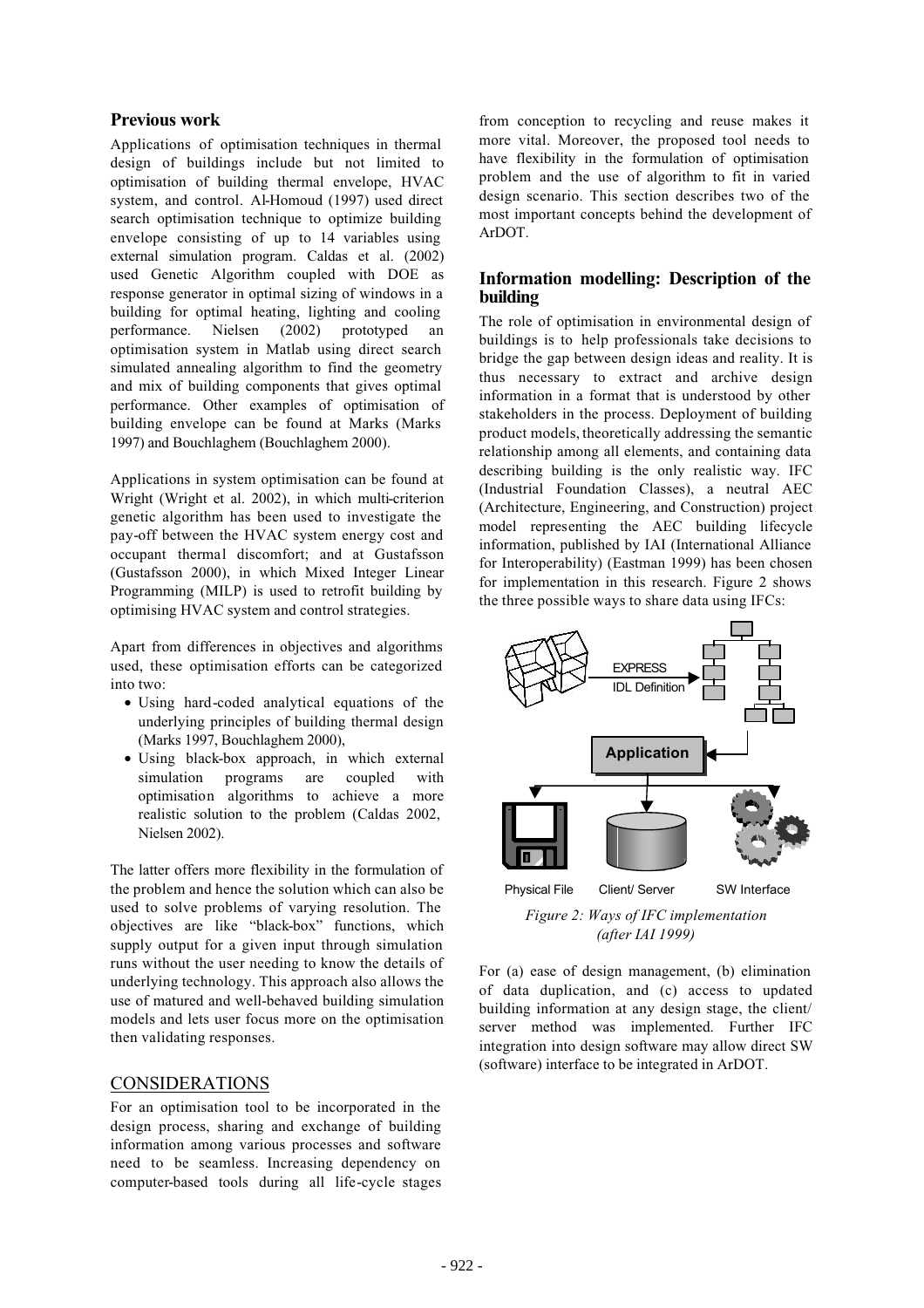### **Optimisation Algorithm**

Efficiency of any optimisation algorithm to converge to optimum depends on:

- the number and type of design variables.
- the nature of the design space (linear, non-linear, continuous, etc.).

The optimisation problems in environmental design of buildings encountered by architects and building services engineer are usually multi-faceted. The number of design variables is usually large and the true nature of solution space can not be known because of the blackbox approach in coupling simulation software. The objective function may be linear or non-linear. Getting analytic derivatives from every simulation run to direct search process is not possible, rather they are obtained by finite difference methods. Therefore, it is necessary for a design optimisation tool to provide access to different types of algorithm to suit user needs. ArDOT facilitates the use of both gradient and non-gradient based algorithms through C API (Application Programming Interface) available in VisualDOC; a generic optimization software developed by VR&D (Vrand 2002). Using commercial optimisation libraries reduces the tedious task of testing and benchmarking of algorithms needed for hard-coded implementation. Detailed description of all the algorithms used in ArDOT can be found in Vanderplaats (Vanderplaats 2001).



*Figure 3: BFGS and Fletcher-Reeves steps (after VR&D 2002)*

#### Gradient based optimisation

Both unconstrained and constrained minimization problems can be solved using gradient based optimisation algorithm. Figure 3 shows a gradient based minimization problem of design problem. Following gradient based methods are implemented in ArDOT:

- Unconstrained:
	- o Broydon-Fletcher-Goldfarb-Shanno,
	- o Fletcher-Reeves,
	- o Sequential Unconstrained Optimisation.
- Constrained:
	- o Sequential Quadratic Programming,
	- o Sequential Linear Programming,
	- o Modified Method of Feasible Directions,
	- o Sequential Unconstrained Optimisation.

#### Design of Experiments

A common situation while using external simulation tools where designer does not know the exact underlying relationship between responses and design variables but wants to know how the responses are influenced by the design variables. In design of experiments, the relationship is explored through an empirical model or response surface:  $v_i$  =  $f(x_1, x_2,..., x_n)$ , where  $y_1, y_2,..., y_m$  are response variables of interest and  $x_1$ ,  $x_2$ ,...,  $x_n$  are design variables or factors. Figure 4 shows design space of an optimisation problem where Design of Experiments can be applied. A 5 zone building with reactive HVAC system installed were simulated using EnergyPlus changing area of glazing (% of wall) and azimuth (angle of the building with true north). Resultant cost of energy for two design days (summer and winter) is also shown in EURO.



*Figure 4: Design space suitable for Design of Experiments*

#### Response Surface Approximate Optimisation

The basic idea is to create explicit approximation functions to the objective and constraints, and then use these when performing the optimization. The approximation functions are typically in the form of low-order polynomials (linear or quadratic) fit by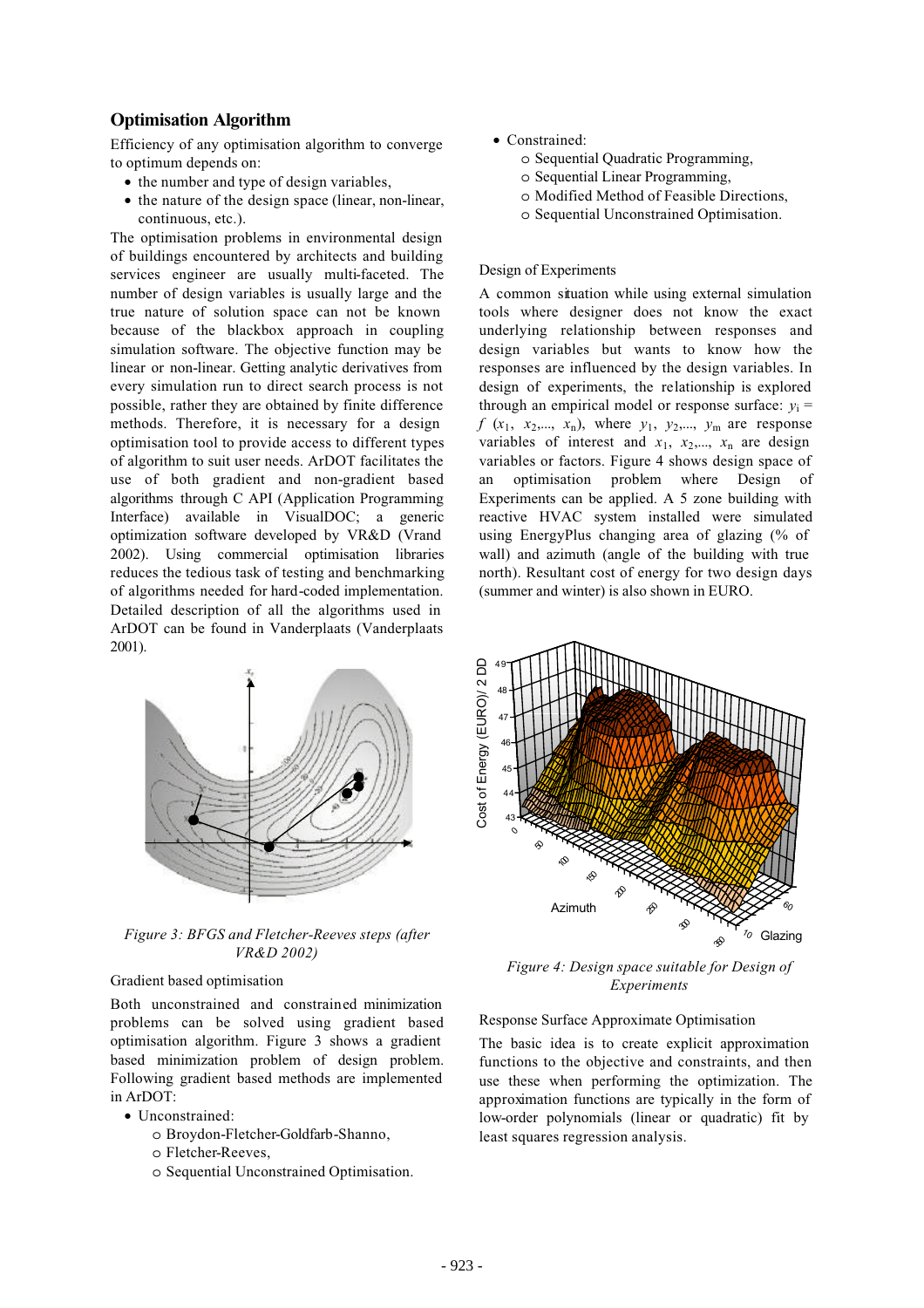#### Non-Gradient based optimisation

Genetic Algorithm and Particle Swarm Algorithm are the two Non-Gradient Based Algorithms used in ArDOT. Genetic algorithm method is suitable for solving problems where all the design variables are either integer or discrete, and the particle swarm method is suitable to deal with any mix of continuous, discrete and integer design variables.

### SYSTEM DEVELOPMENT

For flexibility and development, ArDOT has been designed in a modular fashion containing 3 main parts:

- a. ArDOT Engine
- b. Response Generator
- c. IFC Repository

#### **ArDOT Engine**

Optimisation activity starts with the Building information obtained through querying the IFC Model Server and presented to the user in graphical format. The user then formulates optimisation problem by choosing design variables, bounds associated with them, constraints, and type of optimisation algorithm. I/O Processor inside ArDOT transforms IFC data into inputs, handles calls to the

optimisation engine, makes necessary changes in the input, and calls appropriate response generator(s). Responses back from the response generator (simulation software) are processed and sent back to optimisation algorithm to compute finite differences



*Figure 5: Example pareto curve for pay-off study*

and direct search process. Results from optimisation activity are refreshed and sent back to the IFC database for archiving and design documentation. As most of the environmental design problems are multidisciplinary and multi-objective, generating one single optimum may not be suitable to study pay-off characteristics. To facilitate pay-off study, a set of pareto optimal solutions can be produced as in figure 5, which shows possible pay-off curve between operating cost and life-cycle cost, where every point in the curve is a design solution. These sorts of curves assists designer in situation where a trade-off need to be made. For example, installing double-



*Figure 6: Components of ArDOT*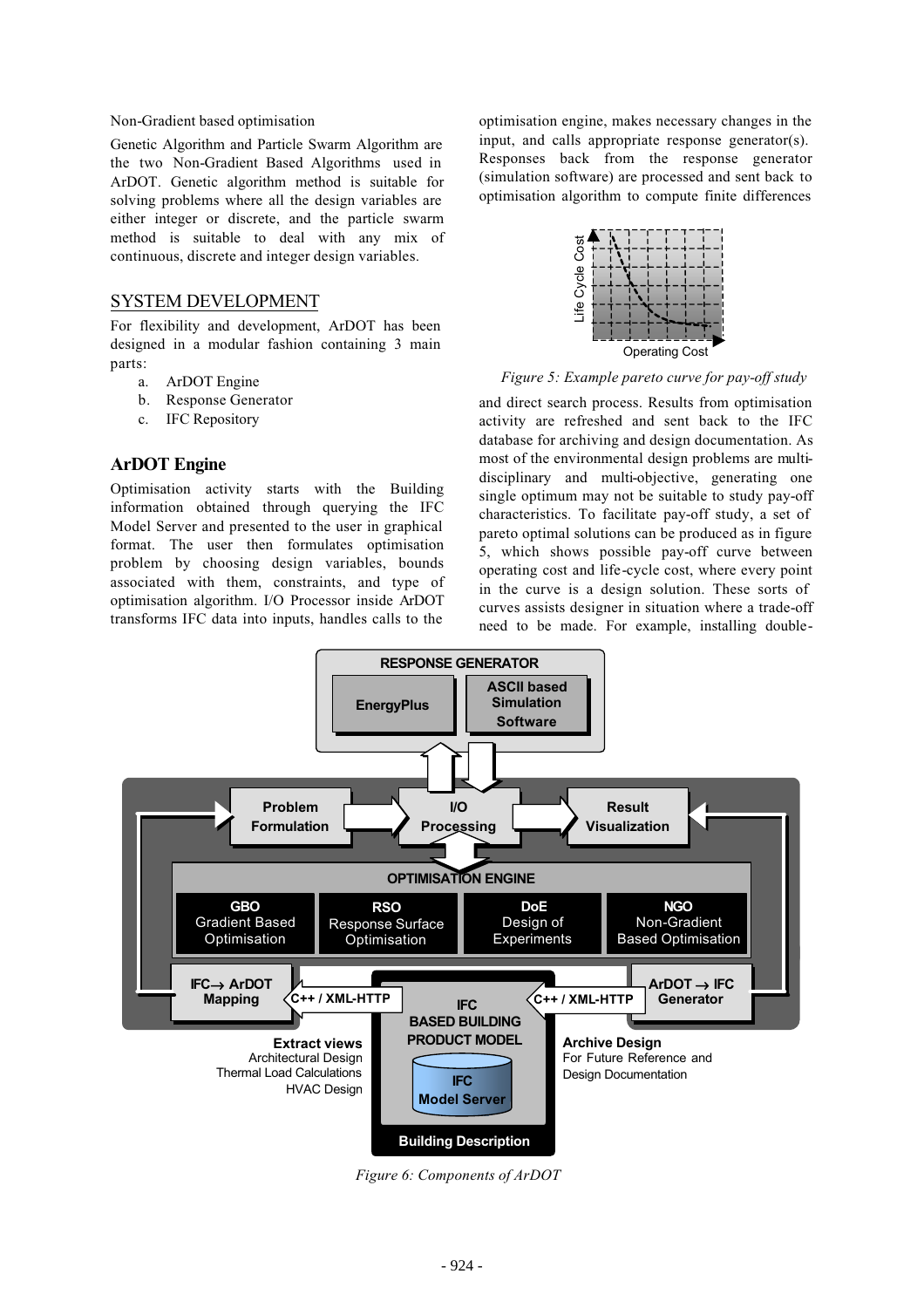glazing in windows may reduce utility bill, but has a high associated capital/ life cycle cost. The curve shows that an increase in life-cycle cost reduces the operating cost, but up to a certain extent.

## **Response Generator**

Any simulation software handling ASCII based input and output files can be coupled with ArDOT. For test case implementation, the authors have coupled EngeryPlus, an integrated and whole-building simulation software that builds on the strengths of previous initiatives BLAST and DOE-2 for accurate temperature and comfort prediction. Simulation capabilities of EnergyPlus include integrated simulation, combined heat and mass transfer balance, multi-zone airflow, HVAC loops (flexible system and plant simulation), links to SPARK and TRNSYS system/plant simulation and algorithms from the new ASHRAE loads toolkit (Crawley et al. 2001). The underlying building thermal zone calculation method in EnergyPlus is a heat balance model that gives a good understanding of interactions among different variables. The fundamental assumption of which is that air in each thermal zone can be modelled with uniform temperature throughout. The other major assumption in heat balance models is that room surfaces (walls, windows, ceilings, and floors) have uniform surface temperatures, uniform long- and short-wave irradiation, diffuse radiating surfaces, and one-dimensional heat conduction. However, for accurate analysis, computational fluid dynamics (CFD) - a complex and computationally intensive simulation of fluid (in this case, air) movement can be incorporated into ArDOT provided that the computing power needed for lengthy simulations becomes available and CFD tools become more simple to use in the design development stages.

# **IFC Repository**

Researchers and professionals in the AEC industry have begun to realize the potentials Building Product Models offer. International initiatives geared towards setting up standards for data model in the industry has gained momentum. Major vendors have released versions of their software adhering to these standards (e.g. IFC). Among the three ways IFC can be implemented "Client/ Server" method has been chosen to facilitate (a) the use of updated design information at any particular time without the need to redefine data and (b) archival of the designs produced during optimisation.

EDM (Express Data Manager), developed by EPM Technology has been chosen as IFC model server for implementation. EDM provides a framework for implementing and connecting software applications

for sharing of industrial data in product's design and operational life. It provides the necessary middleware to establish a shared database environment and interfaces to Java and C/C++ without the need to install 3rd party DBMS (DataBase Management Systems) (EDM 2002). EDM complies with the international standards for "Industrial Automation systems and Integration - Product Data Representation and Exchange"; better known as ISO 10303 and STEP (STandard for Exchange of Product model data) (ISO 1994). IFC, based on the structure and framework of STEP and specified using EXPRESS (ISO 1991); is also supported by EDM. IFC Entities and attributes are accessed through C++ API and processed in ArDOT for input preparation. After optimisation runs, resultant design iterations processed again and mapped to IFC for archival in the IFC model server.

# **CONCLUSIONS**

This paper describes ongoing efforts to integrate simulation tools in design and argues that simply focusing on the process, interoperability, or decisionmaking is not enough to solve the problems. Also discusses the limitations of graph based visualization and decision-making for n-dimensional design problem. This establishes the need for formal optimisation methods to search the design space effectively. A brief discussion on previous attempts at optimisation activity in environmental reveals that too much emphasis has been put on the AI based techniques, which are not necessarily the most effective. Examples of which merely show that optimisation can be applied, but a coherent software environment is missing altogether that can be used in real life scenario.

This paper also presents ArDOT and its components and attempts to show the improvement that can be achieved by incorporating 'process-centric' 'taskbased' 'decision-making' approach with interoperability in mind. The unique feature is that ArDOT is flexible in problem definition, visualization, decision-making, and search of ndimensional design spaces, which offers significant improvement over existing simulation engines or other interface-development initiatives. ArDOT not only facilitates optimisation by running analysis in a number of simulation engines but also allows designers to analyze problems of varying domain resolution (e.g., from choosing the shape at the beginning to selecting system properties at detailed stage). IFC is implemented on a 'shared repository' basis with added classes to facilitate design archival and reuse throughout all life-cycle stages, which is different from other file-based prototypes to transfer geometry.